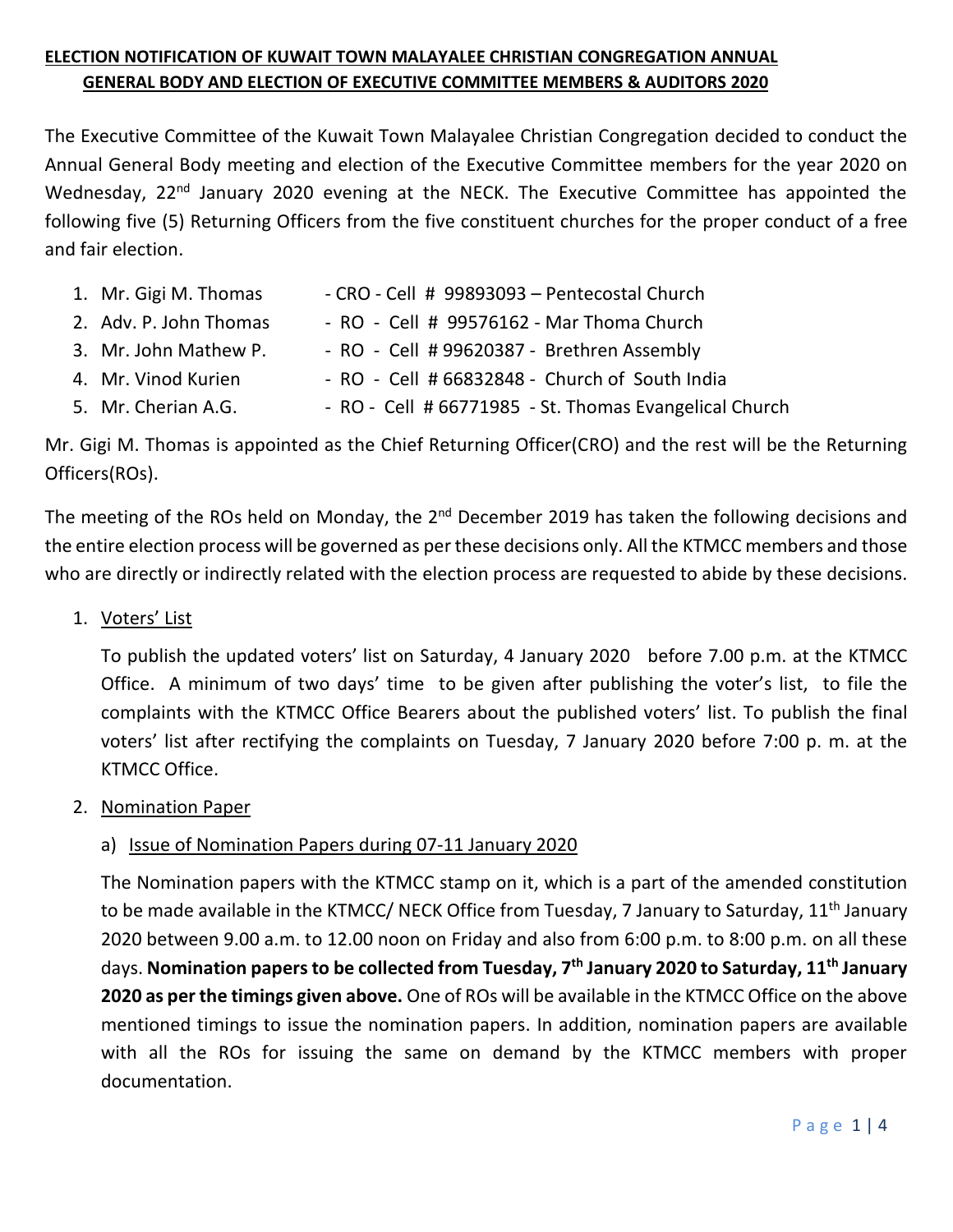## b) Submission of Duly Filled Nomination Papers during 8 -12 January 2020

Duly Filled Nomination papers to be submitted in the KTMCC/ NECK Office from Wednesday, 8<sup>th</sup> January to Sunday, 12<sup>th</sup> January 2020 from 9.00 a.m. to 12.00 noon on Friday and also from 6:00 p.m. to 8:00 p.m. on all these days. One of the ROs to be made available in the KTMCC Office on the above mentioned timings to receive the duly filled nomination papers. All the ROs can receive the duly filled Nomination Papers during the stipulated time. Proper acknowledgement has to be given in the name of the candidate as and when the duly filled nomination paper is received. A candidate may be proposed either for the post of Executive Committee Member or for an Auditor and not for both.

# 3. The number of candidates proposed and supported by each member of KTMCC

According to the constitutional provisions, the candidates must be proposed and supported by KTMCC members from the same constituent church and each constituent church has only three Executive Committee members to be elected. **Therefore, the total number of candidates proposed and supported (together) by each member of KTMCC is only three (3).** 

## 4. Preliminary List of Candidates

The preliminary list of candidates to be published on Monday, 13 January 2020 before 7:00 p. m. at the KTMCC Office, after the scrutiny of the Nomination Papers.

#### 5. Nomination Withdrawal

The last date and time for the withdrawal of the Nomination before the election time is Wednesday, 15<sup>th</sup> January 2020 before 5.00 p. m. Withdrawal form is available in the KTMCC Office and with the ROs and the same form should be utilized by the proposed candidates for the withdrawal. Proper acknowledgement will be given to the candidates for withdrawal. As per the constitutional provisions, the candidates have the right to withdraw their candidature in the AGM in writing before the AGM disperses for polling.

#### 6. Final List of Candidates

The final list of candidates to be published on Wednesday, 15 January 2020 before 7:00 p. m. at the KTMCC Office as well as in the KTMCC website, after deleting the names of the withdrawn candidates.

## 7. The AGM Business session, Election and ID proof of the voters

The AGM Business session and the election of the Executive Committee Members to be held on Wednesday, 22 January 2020 at 7.00 p.m. KTMCC members are permitted to enter for the AGM Business Session with the entry slips issued by the KTMCC Executive Committee. After the Business session, the Members of each constituent church to be assembled in each available hall for the polling where the polling officers will verify the identity of the voter, using any one of the identity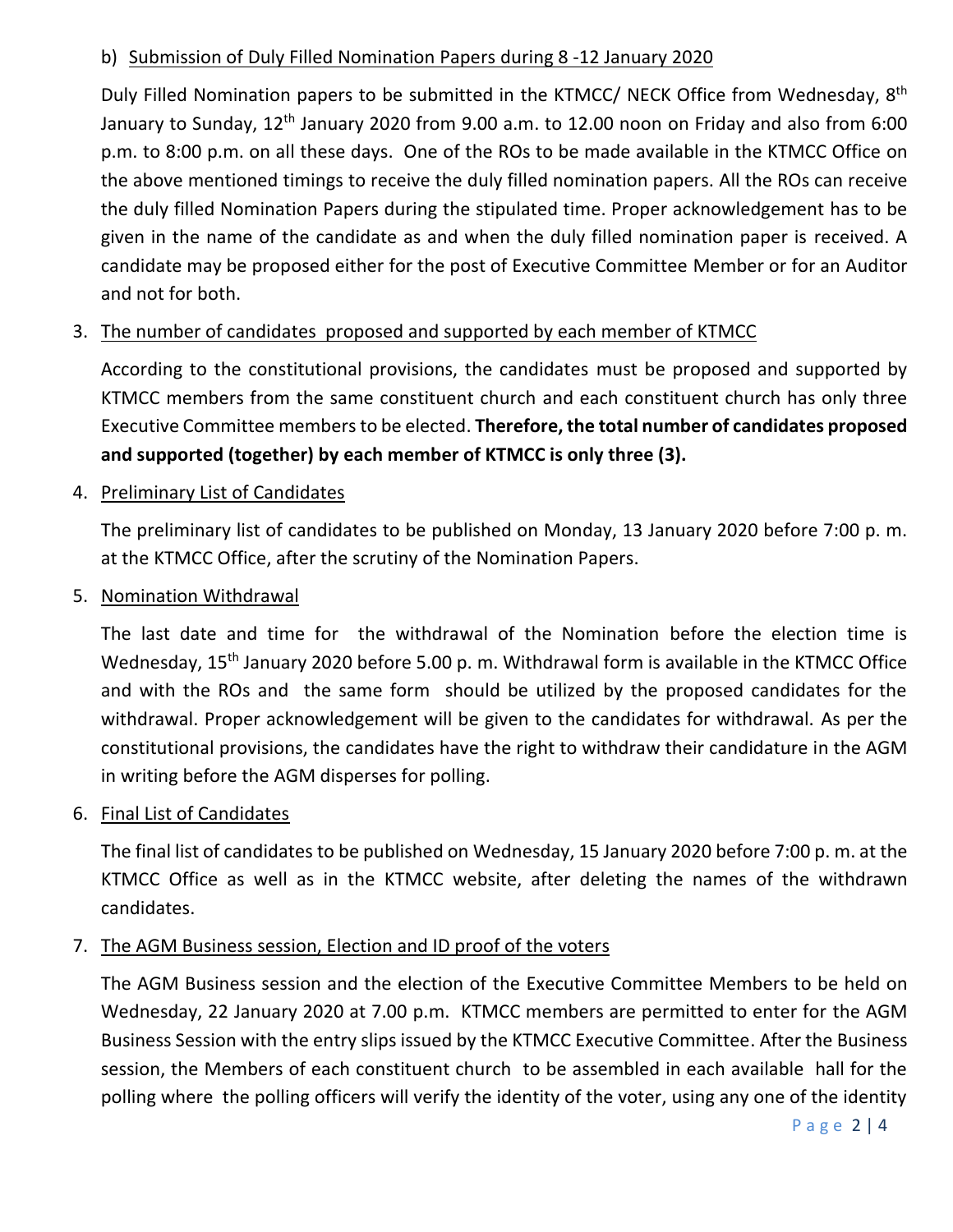proof having photo (Civil ID, Driving License, Passport etc.) and issue the ballots after getting the signature of the voter in the voters' list. **Family membership holders, If Husband & Wife are coming for voting, they are requested to come together to the polling officers for identification and getting ballots.** Details of the Halls for polling to be announced on the Election Day.

# 8. Polling Officers and Polling Booths. Voting by marking 'v' sign and Ballot Box

All the KTMCC Members to assemble church-wise in five or in any convenient number of groups in different Halls as per the availability of the Halls, after the Business session of the AGM. In each hall, three polling officers to be posted for issuing the ballot papers after necessary verification and procedure. In each hall minimum five polling booths to be arranged with enclosures to cast the vote **using pen indicating ' ' sign against the name of the candidate. If any other sign is used to cast the vote or any comment is written on the ballot paper, that ballot will be invalid.** The voter has to deposit the ballot or ballots in the Ballot Box specially made for this purpose.

9. Number of Votes to be cast by a voter.

The number of votes to be cast by a voter for the post of an executive committee member is three (3) per each constituent churches and for the post of auditors is one (1) from one constituent church with a maximum of three auditors. **If the number of marked votes is more or less than the above specified numbers then that ballot will be considered as invalid.**

#### 10. Polling Time

The polling time will be until 10:30 p.m. on Wednesday, 22 January 2020. However, those who are in the queue at this time to be permitted to cast their votes, irrespective of the time.

11.Counting of Votes

After the polling, all the ballot Boxes to be brought to the main Hall (Church and Parish Hall) and within fifteen minutes the counting process to be commenced. Being the first step of the counting process, each ballot box to be opened and separate the ballot papers colour-wise i.e., constituent church-wise and the ballots of the auditors post together. Ballots of each colour to be deposited in the empty ballot boxes.

## 12. Counting, Tellers, Counting Officers and Counting Agents

In each counting place, two tellers and enough numbers of counting officers depending the number of candidates in each ballot to be appointed. Each counting officer is expected to mark the vote of the specific candidate allotted to him. The candidate is permitted to be present in person or he can appoint one counting agent to tabulate his votes manually. After counting 25 ballots, the number of votes of each candidate to be announced and cross verified with the manual tabulations done by the counting officers and with the counting agents of the candidates. If the number of votes are not tallying with the tabulations of the Counting Officers and agent of the candidate, that bundle of 25 votes is to be recounted.